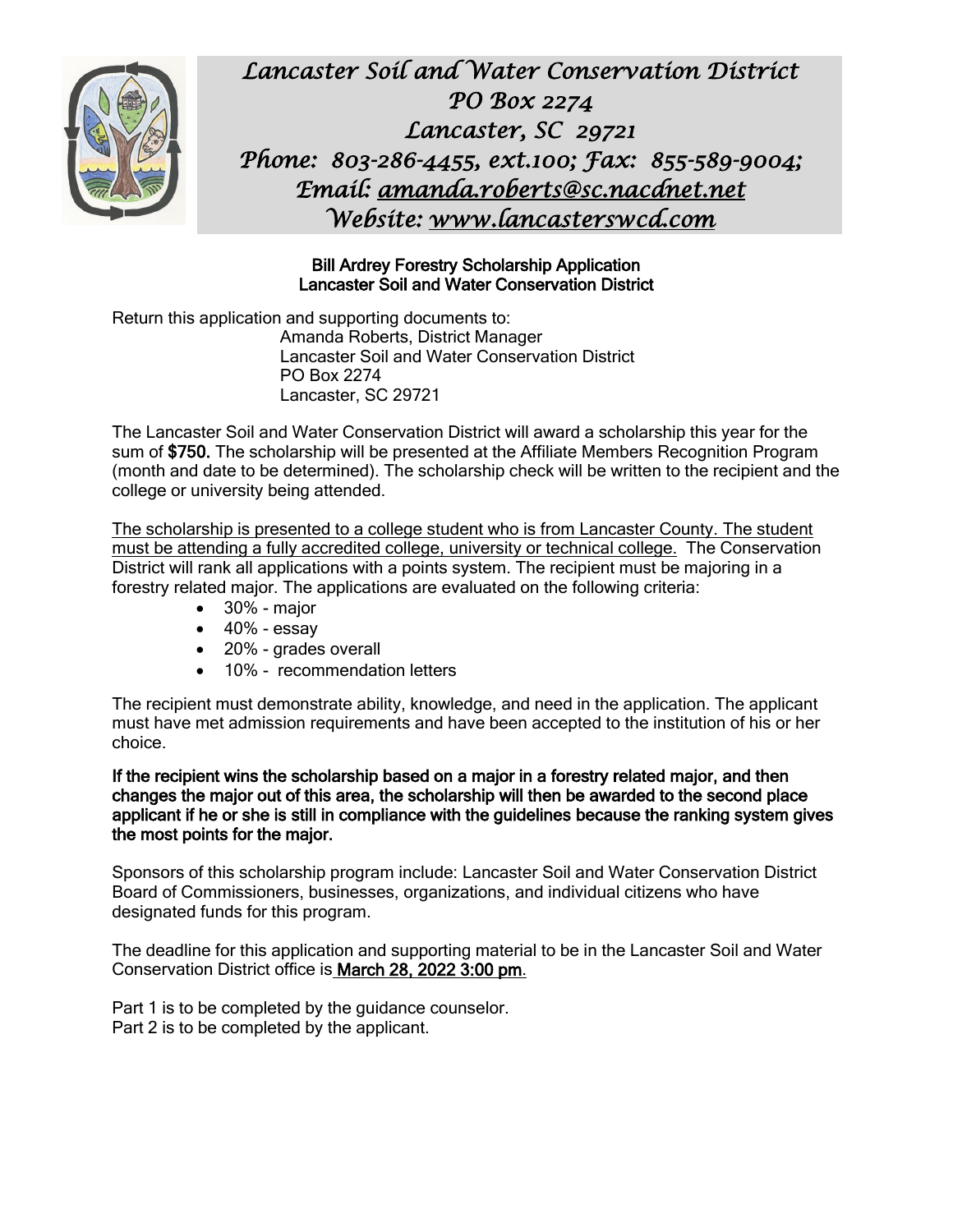## Bill Ardrey Forestry Scholarship Application Lancaster Soil and Water Conservation District

| Part 1. Documentation to support scholarship application                                       |                                                                                                                      |                                                                                  |
|------------------------------------------------------------------------------------------------|----------------------------------------------------------------------------------------------------------------------|----------------------------------------------------------------------------------|
|                                                                                                |                                                                                                                      |                                                                                  |
|                                                                                                |                                                                                                                      |                                                                                  |
|                                                                                                |                                                                                                                      |                                                                                  |
|                                                                                                |                                                                                                                      |                                                                                  |
| Science, agriculture, horticulture, or environmental courses, etc. taken within the last year: |                                                                                                                      |                                                                                  |
| Subject                                                                                        | Final grade                                                                                                          |                                                                                  |
|                                                                                                | <u> La Carlo Carlo Carlo Carlo Carlo Carlo Carlo Carlo Carlo Carlo Carlo Carlo Carlo Carlo Carlo Carlo Carlo Car</u> |                                                                                  |
|                                                                                                |                                                                                                                      |                                                                                  |
| <u> 1989 - Johann John Stein, fransk politik (d. 1989)</u>                                     | the control of the control of the control of                                                                         |                                                                                  |
|                                                                                                |                                                                                                                      |                                                                                  |
| Attach the most recent transcript.                                                             |                                                                                                                      |                                                                                  |
| Honors, awards, offices held, etc:                                                             |                                                                                                                      |                                                                                  |
|                                                                                                |                                                                                                                      |                                                                                  |
|                                                                                                |                                                                                                                      |                                                                                  |
|                                                                                                |                                                                                                                      | ,我们也不能在这里的时候,我们也不能在这里的时候,我们也不能会在这里,我们也不能会不能会不能会不能会不能会不能会不能会。""我们的是我们的,我们也不能会不能会不 |
|                                                                                                |                                                                                                                      |                                                                                  |
|                                                                                                |                                                                                                                      |                                                                                  |

Guidance Counselor's Signature

\*\*\*Attach one recommendation from a teacher at your school and one recommendation from someone else of your own choosing. This means you should have at least two letters of recommendations included in this package.